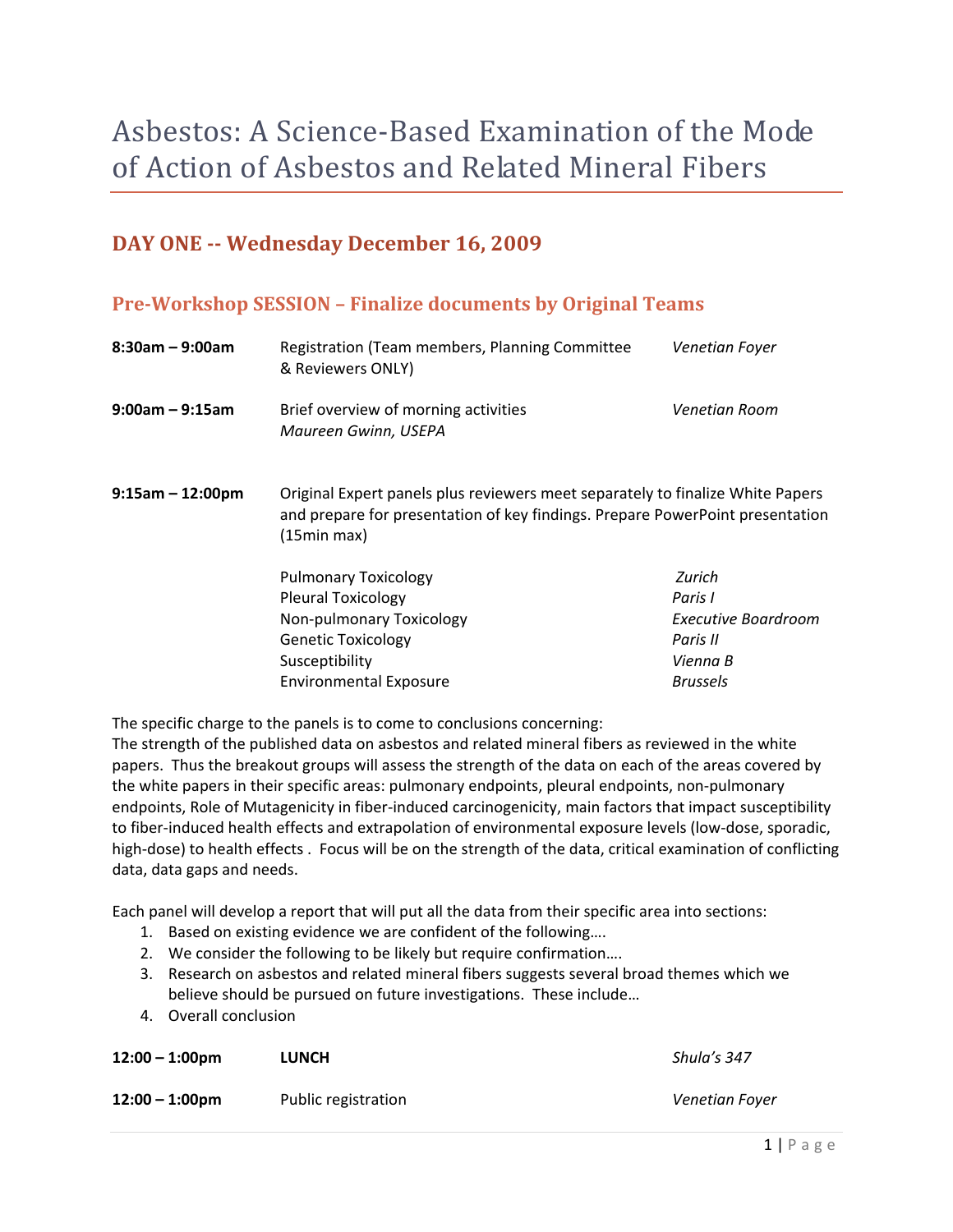## **Public Workshop Begins**

| $1:00 \text{pm} - 1:05 \text{pm}$ | Welcome<br>Claudia Thompson, NIEHS                                                                                 | Venetian |
|-----------------------------------|--------------------------------------------------------------------------------------------------------------------|----------|
| $1:05$ pm – 1:20pm                | <b>Opening Remarks</b><br>Linda Birnbaum, Director, NIEHS                                                          |          |
| $1:20$ pm – 1:45pm                | Workshop Background, Overview of Agenda and Planned Activities<br>Maureen Gwinn, USEPA and Claudia Thompson, NIEHS |          |

### **SESSION I – Presentation of Key Points from Original Teams**

| $1:45$ pm – $3:45$ pm | <b>Plenary Presentations of Key Findings</b> | Venetian |
|-----------------------|----------------------------------------------|----------|
|-----------------------|----------------------------------------------|----------|

Based on a mechanism/MOA, can the range of fibers or specific components that contribute to adverse health effects be determined, keeping in mind the role of different fibers in various disease endpoints. A key consideration will be how to express the dose metric corresponding to different effect endpoints, e.g., fiber burden (mg or surface area) normalized to lung tissue volume. During this session the results of the writing team's efforts will be discussed for the following six endpoints.

| $1:45$ pm – 2:05pm                | Pulmonary Endpoints (cancer and noncancer)<br>Brooke Mossman, University of Vermont                                                                      |
|-----------------------------------|----------------------------------------------------------------------------------------------------------------------------------------------------------|
| $2:05 \text{pm} - 2:25 \text{pm}$ | Pleural Endpoints (cancer and noncancer)<br>Agnes Kane, Brown University                                                                                 |
| $2:25$ pm – 2:45pm                | Non-Pulmonary Endpoints (cancer and noncancer)<br>Andrij Holian, University of Montana                                                                   |
| $2:45$ pm – 3:05pm                | Role of Mutagenicity in Fiber-Induced Carcinogenicity<br>Tom Hei, Columbia University                                                                    |
| $3:05$ pm – $3:25$ pm             | Main factors that impact susceptibility to fiber-induced health effects<br>Joseph Testa, Fox Chase Cancer Center                                         |
| $3:25$ pm – $3:45$ pm             | Extrapolation of Environmental Exposure levels (low-dose, sporadic, high-dose)<br>to health Effects<br>Kent Pinkerton, University of California at Davis |
| $3:45$ pm – 4:00pm                | <b>BREAK</b>                                                                                                                                             |

## **SESSION II – Overarching Questions**

**4:00pm – 4:15pm** Charge to breakout group tasks, overview of Overarching Questions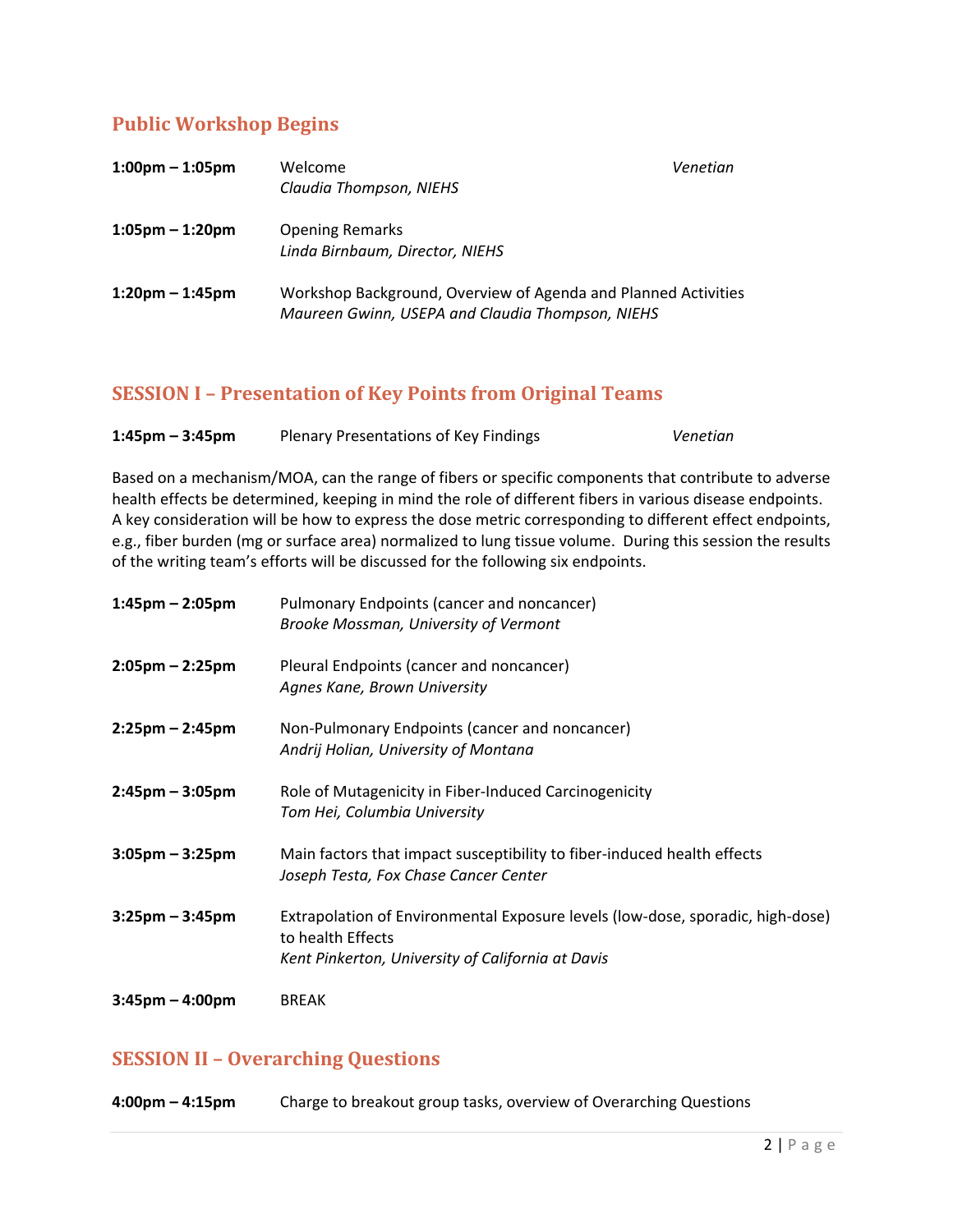#### **4:15pm – 6:00pm** Four Concurrent Breakout Sessions

| Group I   | Zurich   |
|-----------|----------|
| Group II  | Paris I  |
| Group III | Paris II |
| Group IV  | Vienna B |

The breakout groups should examine the literature to come to conclusions on some overarching issues related to asbestos and related mineral fibers including:

#### Question 1. **Physicochemical characteristics**

What are the physico-chemical attributes (mineralogy, morphology, dimension) contributing to target organ deposition/clearance/response (durability, biopersistence and bioreactivity)? Are there qualitative and quantitative differences or similarities in dosimetry/toxicity and mode of action for different mineral fibers (pulmonary and pleural, cancer and non‐cancer)?

#### Question 2. **Mode of Action (MOA; Defined as a chemical's influence on the molecular, cellular and physiological functions in producing tumors or toxicity)**

Do MOA/mechanisms findings from *in vitro* studies operate *in vivo* in laboratory animals? In humans at relevant exposure levels? What *in vivo* responses are not adequately explained by current understanding of the MOA or available *in vitro* findings?

#### Question 3. **Genotoxicity**

What is known about the direct and indirect mutagenicity of the various asbestos fiber types? What physicochemical attributes account for the differences/similarities in the genotoxic response to various fiber types? What role does this genotoxicity play in different clinical diseases? In vitro? Are there quantitative species differences?

#### Question 4. **Extrapolation to Humans**

What mechanistic studies in vivo or in vitro best bridge to current clinical outcome measures? Do we know what factors or mechanisms occur before inflammation following exposure to asbestos? What is the relationship between inflammation and fibrotic changes (e.g., on chest films or observed by other imaging) and mesothelioma? What data should be collected in epidemiological or other clinical surveys to enhance mechanistic understanding of the different dimensions of asbestos disease?

#### Question 5. **Susceptibility**

There is limited information on exposures in potentially susceptible populations (children, women, elderly, sick, etc). Would you expect there to be a dosimetry difference or susceptibility issue in any of these groups? If so, how best can this be determined?

The goal will be to reach a consensus on these questions/issues.

These questions will also be answered in the same framework as used for the white papers.

- 1. Based on existing evidence we are confident of the following….
- 2. We consider the following to be likely but require confirmation….
- 3. Research on asbestos and related mineral fibers suggests several broad themes which we believe should be pursued on future investigations. These include…